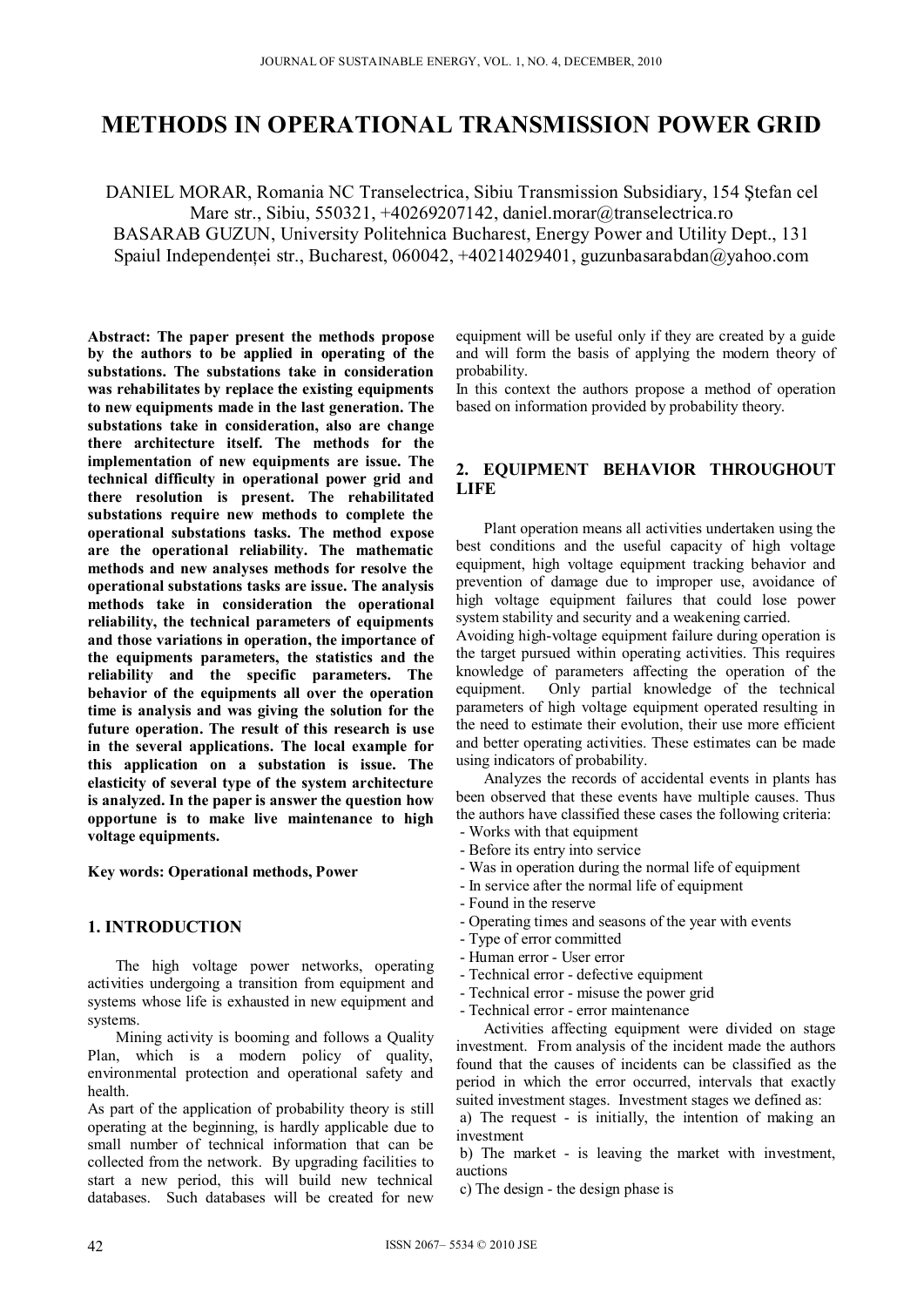d) The production - the stage production is designed equipment

 e) The assembly - assembly equipment is used instead of

c) The operation - is using a network equipment

 g) The maintenance and repairs - performing maintenance on equipment

### **3. THEORETICAL BASIS USED TO ANALYZE EVENTS**

 During operation, the data acquired the equipment in service think that can be used to estimate the events. The authors were able to calculate:

- Probability of good functioning of equipment

- Probability of failure of equipment

- Probability of an operation or failure

- The probability of providing power to all consumers or energy requirement

- Frequency of equipment failure

- The probability of rapid and selective elimination of a defect

- The probability of making revisions to a minimum delay

- Intensity of damage

- Failure intensity

Probability calculations we have done with the following distribution functions:

- Exponential

$$
E = 1 - e^{-\lambda x} \tag{1}
$$

Weibull

$$
W = 1 - e^{-\left(\frac{x - \gamma}{\eta}\right)^{\beta}}
$$
 (2)

We recommend that the choice of distribution functions to be made by each user and the functions chosen by the authors are not strict. Choice of distribution functions in an analysis depends on the type of analysis, equipment analysis and variation in time of incident.

### **4. RESULTS**

The method was considered accidental events occurring in an electrical network for a period of 5 years and a volume of 206 plants.

**Table 1. Number of events analyzed plants** 

|         |       | Events |       |             |                         |                           |                                           |                  |
|---------|-------|--------|-------|-------------|-------------------------|---------------------------|-------------------------------------------|------------------|
|         | OHL   |        |       | Substations |                         |                           |                                           |                  |
| Time    | total | AR.    | fails | total       | system fails<br>primary | system fails<br>secondary | problems<br>$\ensuremath{\mathsf{small}}$ | Number of plants |
| 5 years | 717   | 629    | 88    | 4582        | 512                     | 584                       | 2486                                      | 206              |

In table 1 we show the number of events analyzed plants. Table 2 show the deviation from the ideal equipment and table 3 show the deviation from the ideal equipment on stage.

#### **Table 2. Deviation from the ideal equipment**

| Equipment            | Total life cycle |
|----------------------|------------------|
| Circuit breakers     | 0,390            |
| Disconnectors        | 0,372            |
| Current transformers | 0,378            |
| Voltage transformers | 0,373            |
| Power transformers   | 0,410            |
| Secondary systems    | 0,450            |
| OHL.                 | 0,420            |

The graphics result from the table 3 are show in figure 1, 2, 3 and 4.

Base on these results we calculate the behavior of systems.

**Table 3. Deviation from the ideal equipment on stage** 

| Plants      | The request | The market | The design | The production | The assembly | The operation | total |
|-------------|-------------|------------|------------|----------------|--------------|---------------|-------|
| <b>OHL</b>  | 0,05        | 0,10       | 0,14       | 0,08           | 0,09         | 0,42          | 0,88  |
| Substations | 0,07        | 0,08       | 0,08       | 0,08           | 0,05         | 0,40          | 0,76  |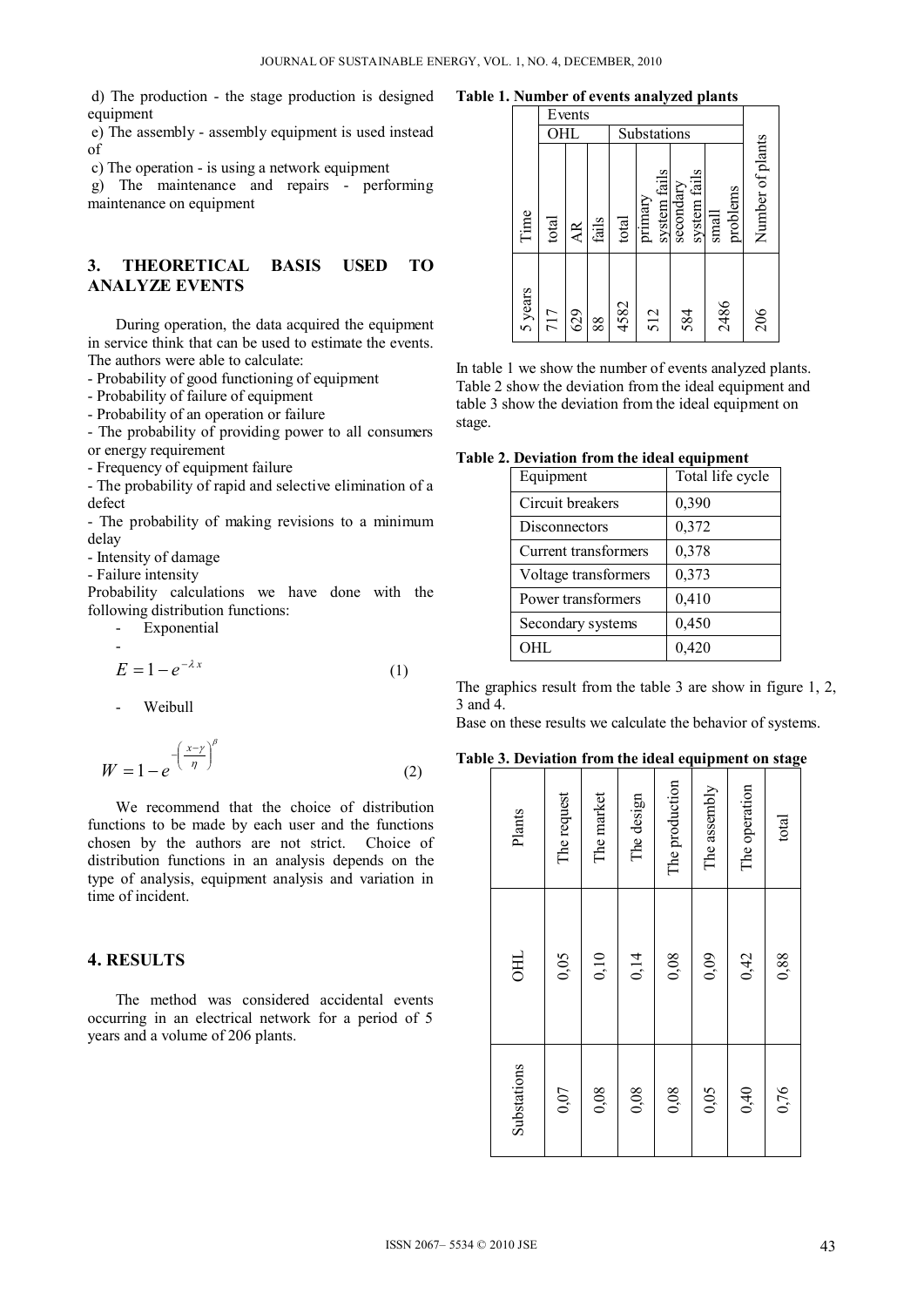| transformers<br>Power       | 0,07 | 0,12 | 0,08 | 0,09 | 0,05 | 0,41 | 0,82 |
|-----------------------------|------|------|------|------|------|------|------|
| Secondary systems<br>(SCPA) | 0,11 | 0,04 | 0,15 | 0,11 | 0,05 | 0,45 | 0,91 |

During the operational time service of the equipment, several failures were experienced, having different causes, as:

- data error - missing data, insufficient data or wrong data about the equipments (location, technical issue, fitting, operational and maintenance, quality, maintenance paper, other maintenance or operational service paper from Quality Plan, environmental plan, geological plan, other data etc.),



- setting error - data error about place, equipment parameters, error - communication, error – demand etc, - fitting error,

- operational error (overload, wrong maneuver, external cause, natural phenomenon, human error, planning error).



The difference between the owner demand and the necessities and equipment acquisitioned appeared in demand and/or marketing steps.



**Fig. 3. Transformers and autotransformers units' evolution on live cycle** 



**live cycle** 



This error has the following causes:

- demand, containing parameters which can't be come true;
- demand (different) as needed by the substation;
- demand incomplete;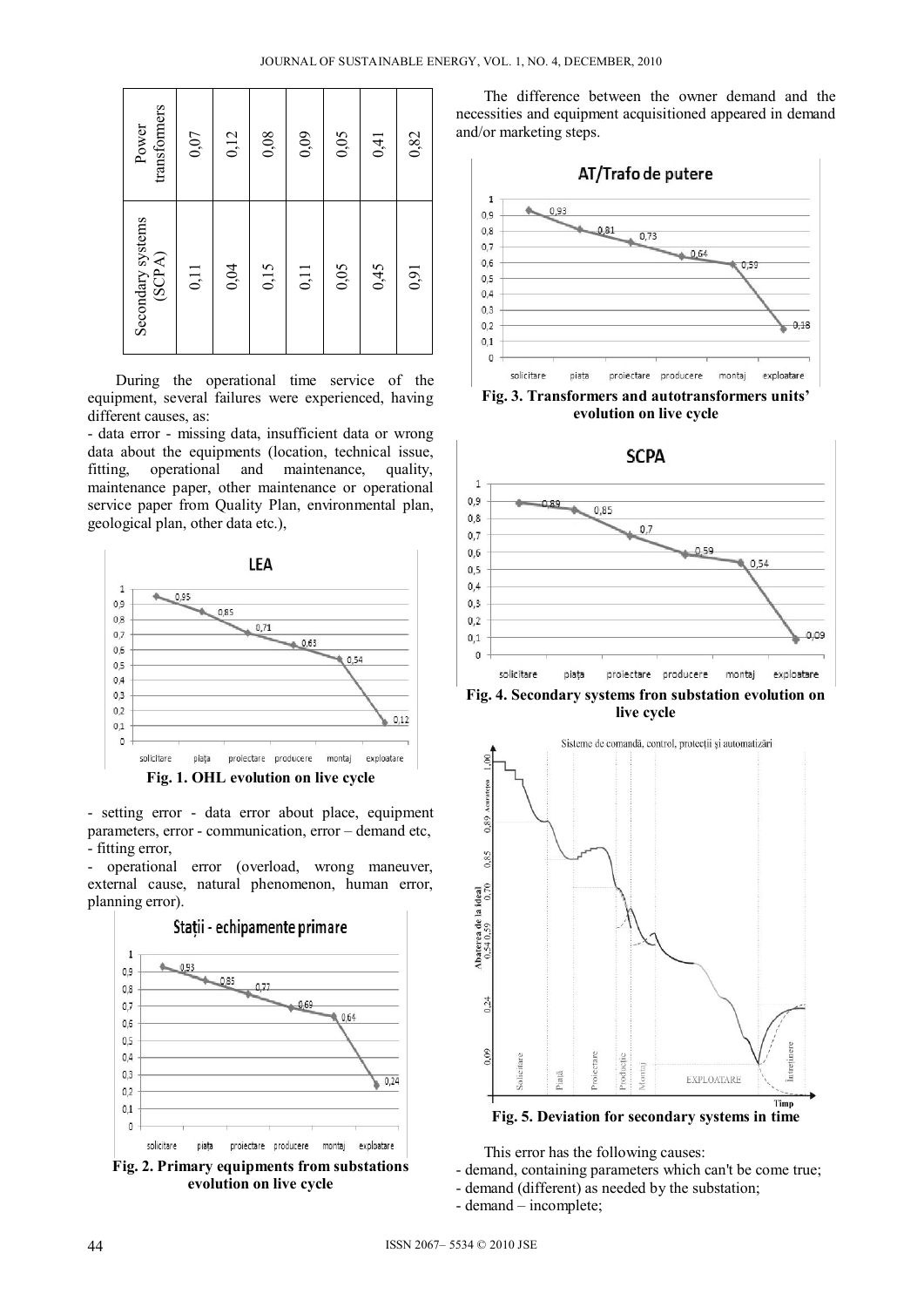- missing that very type of equipment on the market;

- economic, unfavorable situation.

The probability to appear failures must be known by the personnel of decision, in order to further improve the methods to be applied into the operational substation. Failure can appear during the operation of the substations and, the need for estimation is related with:

- the break of the equipment,

- lose the load,
- late and non selective eliminated failures,
- breaker failure action,
- long time for maintenance,

- lost the auxiliary transformer or bus bar without the self-start Diesel generator,

- AR or break the OHL,
- wrong actions of the equipment

The equipment behavior under detailed analyses, was derived by using standard calculus for the operational reliability affected to a substation, seen as a system with different schemes and types of architecture.

We did study how can be used the equipment in several type of architecture of the system, safer and economically.

The study indicates which type of system architectures are the most profitably, from both points – safety and economic.

The data from the operational reliability calculus of the equipments, which was presented above, was used to calculate the reliability of the system (equipment gathered into the substation). We have taken into consideration the behavior of the system in relation to each kind of failure.

The conclusions of the analysis on the system's types are:

- can't function for long time with the equipment on the by-pass bus bar,

- the grater reliability of a system belongs to the followings:

- 1.5 circuit breaker type,

- double bus bar type,

- hexagonal type.

For the installations reliability estimation (OHL, bay, power transformer, protection, auxiliaries services) were considered different system architectures.

|  |  | Table 4. The Reliability of the Systems |  |  |
|--|--|-----------------------------------------|--|--|
|--|--|-----------------------------------------|--|--|

|     | $\ldots$ and accumulately of the $\omega$ stems |              |
|-----|-------------------------------------------------|--------------|
| No. | System type                                     | Reliability, |
|     |                                                 | R(%)         |
|     | simple bus bar - OHL -                          | 0.36         |
|     | simple bus bar                                  |              |
|     |                                                 |              |
| 2   | simple bus<br>bar                               | 0.34         |
|     | transformer - simple                            |              |
|     | bus bar                                         |              |
|     |                                                 |              |
|     | double bus bar - OHL                            | 0.41         |
|     | - double bus bar                                |              |
|     |                                                 |              |
|     | double<br>bus<br>bar                            | 0.42         |
|     | transformer - double                            |              |
|     |                                                 |              |

|                 | bus bar                                                                                           |                   |
|-----------------|---------------------------------------------------------------------------------------------------|-------------------|
| 5               | double bus bar with<br>by-pass bus bar - OHL<br>- double bus bar with<br>by-pass bus bar          | 0.52              |
| 6               | double bus bar with<br>by-pass bus bar<br>transformer - double<br>bus bar with by-pass<br>bus bar | 0.60              |
| 7               | double bus bar - OHL<br>- double bus bar with<br>by-pass bus bar                                  | 0.45              |
| 8               | double<br><b>bus</b><br>bar<br>transformer - double<br>bus bar with by-pass<br>bus bar            | 0.52              |
| 9               | $\overline{1.5}$ circuit breaker -<br>OHL - 1.5 circuit<br>breaker                                | 0.41              |
| 10              | 1.5 circuit breaker<br>OHL - double bus bar                                                       | 0.40              |
| 11              | 1.5 circuit breaker -<br>1.5<br>transformer<br>circuit breaker                                    | 0.44              |
| 12              | 1.5 circuit breaker<br>transformer - double<br>bus bar with by-pass<br>bus bar                    | 0.45              |
| $\overline{13}$ | hexagonal - $OHL$ -<br>hexagonal                                                                  | 0.39              |
| 14              | hexagonal - OHL - 1.5<br>circuit breaker                                                          | $\overline{0.40}$ |
| $\overline{15}$ | hexagonal<br>transformer<br>hexagonal                                                             | 0.40              |
| 16              | hexagonal<br>transformer - double<br>bus bar                                                      | 0.38              |
| 17              | "H" system - "H"<br>system                                                                        | 0.10              |
| 18              | "H" system - OHL<br>1.5 circuit breaker                                                           | 0.21              |